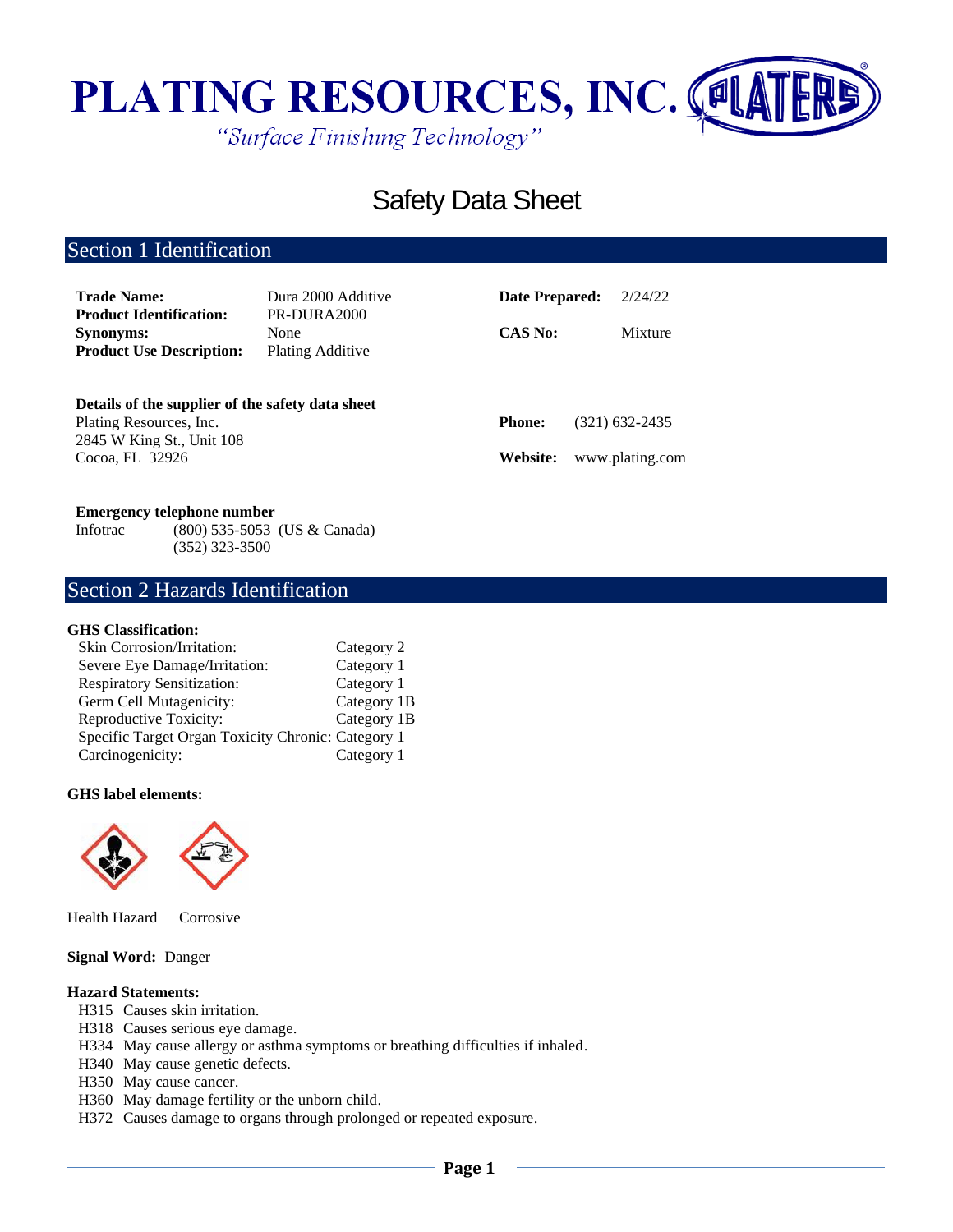#### **Precautionary Statements:**

#### **Prevention**

- P201 Obtain special instructions before use.
- P202 Do not handle until all safety precautions have been read and understood.
- P260 Do not breathe mist, vapours or spray.
- P264 Wash skin thoroughly after handling.
- P270 Do not eat, drink or smoke when using this product.
- P280 Wear protective gloves/protective clothing/eye protection/face protection.
- P284 Wear respiratory protection.

#### **Response**

- P302 + P352 IF ON SKIN: wash with plenty of soap and water.
- P304 + P340 IF INHALED: Remove victim to fresh air and Keep at rest in a position comfortable for breathing.
- P305 + P351 + P338 IF IN EYES: Rinse cautiously with water for several minutes. Remove contact lenses, if present and easy to do. Continue rinsing.
- P308 + P313 IF exposed or concerned: Get medical advice/attention.
- P310 Immediately call a POISON CENTER or physician.
- P332 + P313 IF SKIN irritation occurs: Get medical advice/attention.
- P342 + P311 IF experiencing respiratory symptoms: call a POISON CENTER or doctor/physician.
- P362 + P364 Take off contaminated clothing and wash before reuse.

#### **Storage**

P405 Store locked up.

#### **Disposal**

P501 Dispose of contents/container to an approved waste disposal plant.

#### **Hazards Not Otherwise Classified (HNOC):**

None.

#### **Additional Information:**

None.

|  | <b>Section 3 Composition</b> |
|--|------------------------------|
|--|------------------------------|

| <b>Chemical Name</b>           | Common name and synonyms | $CAS \#$ | $\%$      |
|--------------------------------|--------------------------|----------|-----------|
| Proprietary Component 1        |                          |          | $1 - 5$   |
| Proprietary Component 2        |                          |          | $1 - 5$   |
| <b>Proprietary Component 3</b> |                          |          | $0.1 - 1$ |

### Section 4 First Aid

#### **General:**

Move out of dangerous area. Perform first aid measures as indicated. Seek medical attention and show this safety data sheet to attending physician.

#### **Inhalation:**

Move to fresh air and keep at rest in a position comfortable for breathing. If breathing difficulty occurs or persists seek medical attention. If not breathing give artificial respiration and seek immediate medical attention.

#### **Skin contact:**

Immediately flush exposed skin with water for at least 15 minutes while removing contaminated clothing and/or shoes.

Thoroughly wash with soap and water. Seek medical attention if irritation develops or persists.

#### **Eye contact:**

Immediately flush eyes with water for at least 15 minutes, lifting the upper and lower eyelids intermittently. Check for and remove any contact lenses if easy to do. Seek medical attention if irritation develops or persists.

#### **Ingestion:**

Rinse mouth with water. Do not induce vomiting. Seek medical attention if symptoms develop.

#### **Most important symptoms and effects both acute and delayed:**

No information available.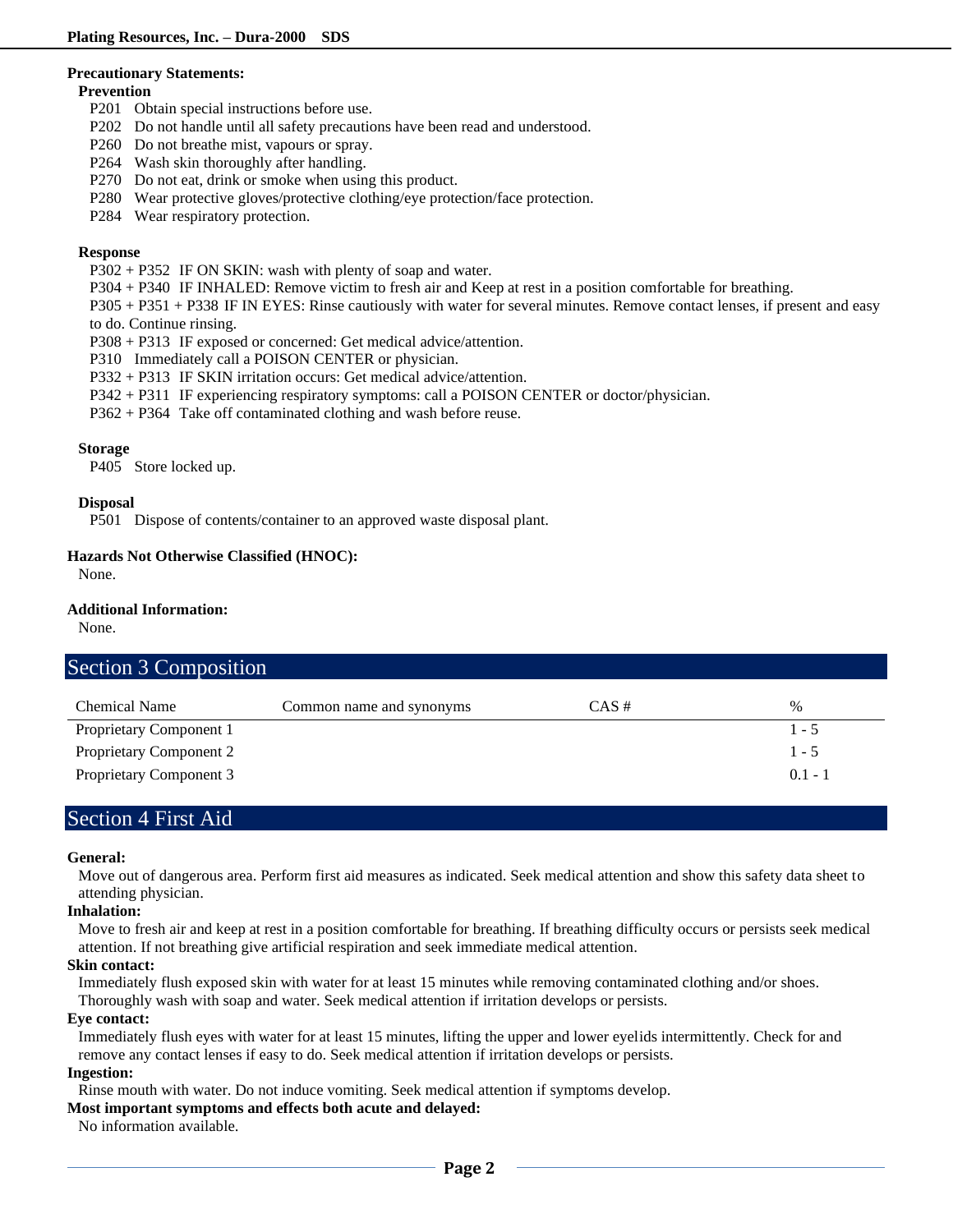#### **Indication of any immediate medical attention and special treatment needed:**

No information available.

### Section 5 Fire Fighting Measures

#### **Suitable Extinguishing Media:**

Use extinguishing media suitable for surrounding fire or source of fire. Use water spray to cool fire exposed containers.

**Unsuitable Extinguishing Media:**

No information available.

#### **Specific hazards developing from the chemical:**

In fire conditions product may decompose producing chromium fumes.

#### **Precautions for firefighters:**

No information available.

**Firefighting Instructions:**

No information available.

#### **Protection During Firefighting:**

Wear full protective gear and full face pressure demand self-contained breathing apparatus.

#### **Other information:**

No additional information available.

### Section 6 Accidental Release Measures

#### **Personal precautions, protective equipment and emergency procedures:**

Avoid direct contact with skin, eyes and clothing. Avoid inhalation of mist, vapor or dust. Wear appropriate personal protective equipment as outlined in Section 8 of this SDS.

#### **Environmental precautions:**

Prevent further leakage or spillage if safe to do so. Contain spilled material and prevent run-off onto ground or into water sources or sewers.

#### **Methods and material for containment and cleaning up:**

Absorb on inert material and place in containers for disposal. Dispose of spilled/collected material in accordance with all federal, state and local regulations.

### Section 7 Handling and Storage

#### **Precautions for safe handling:**

Avoid contact with skin and eyes. Avoid inhalation of mist, vapor and dust. Ensure adequate ventilation. Do not eat, drink or smoke while handling. Wear appropriate personal protective equipment as outlined in Section 8 of this SDS.

### **Conditions for safe storage, including any incompatibilities:**

Store in original container. Keep container tightly closed. Store at room temperature (50-90 F) in a dry well-ventilated area.

## Section 8 Exposure Controls/Personal Protection

| Exposure limits:        |                  |               |                       |                       |
|-------------------------|------------------|---------------|-----------------------|-----------------------|
| Ingredient              | Data Source      | Exposure Form | <b>Exposure Value</b> | <b>Exposure Notes</b> |
| Proprietary Component 3 | <b>ACGIH TLV</b> | <b>TWA</b>    | $2 \text{ mg/m}$      | inhalable fraction    |
|                         | CAL/OSHA         |               | $5 \text{ mg/m}$      |                       |
|                         | <b>OSHA PEL</b>  |               | $15 \text{ mg/m}$     | total dust            |
| Proprietary Component 1 | <b>ACGIH TLV</b> | <b>TWA</b>    | $2.5 \text{ mg/m}$    |                       |
|                         | <b>OSHA PEL</b>  | <b>PEL</b>    | $2.5 \text{ mg/m}$    |                       |
| Proprietary Component 2 | <b>ACGIH TLV</b> | <b>TWA</b>    | $0.05 \text{ mg/m}$ 3 |                       |
|                         | <b>OSHA PEL</b>  | 8h TWA        | $0.05 \text{ mg/m}$ 3 |                       |

#### **Appropriate Engineering Controls:**

Use local and/or general exhaust ventilation to maintain airborne concentrations below irritating levels or exposure limits. An eyewash and safety shower should be available in the work area.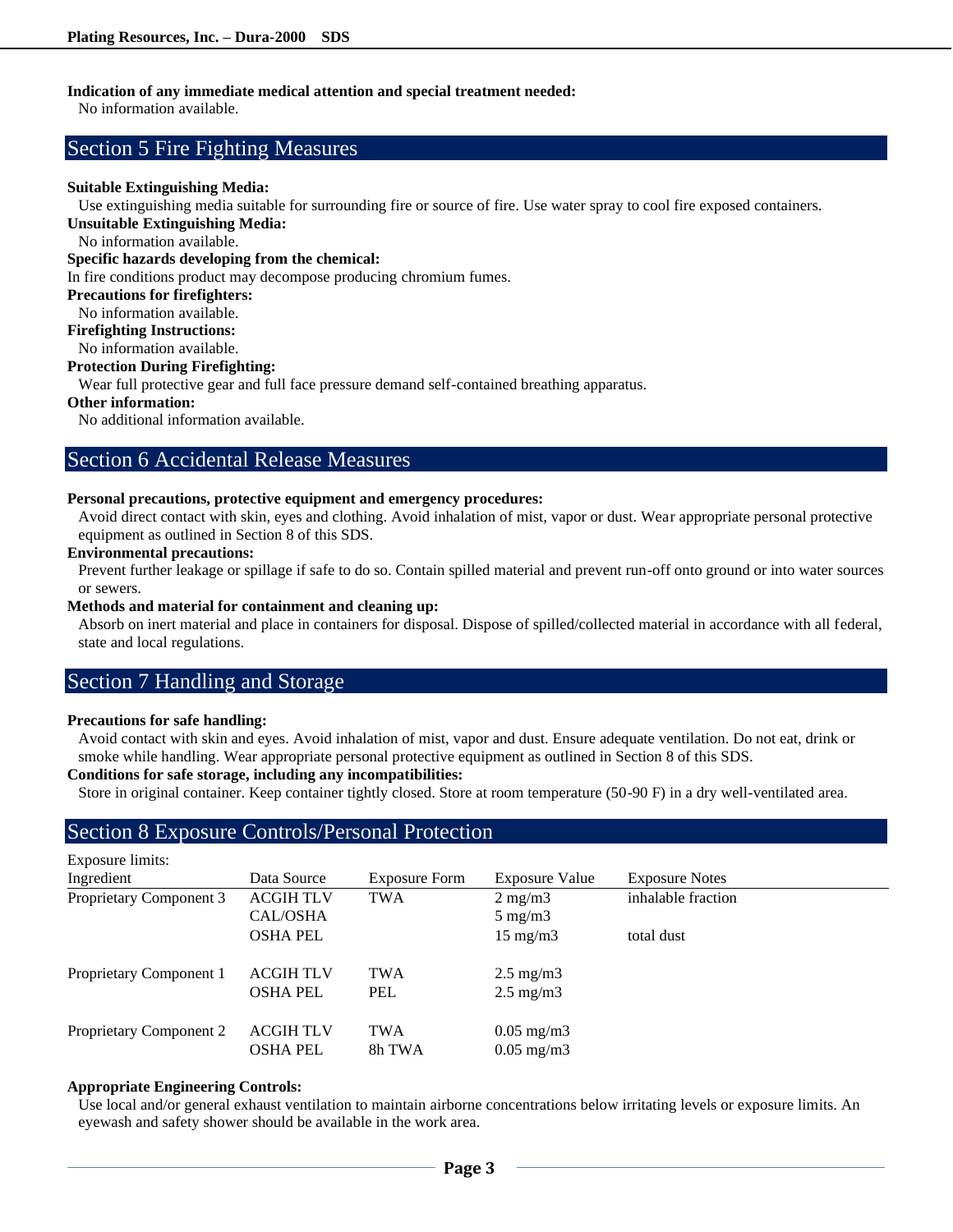#### **Individual protection measures:**

#### **Eye/face protection:**

Safety glasses or chemical goggles should be worn when handling this material.

#### **Skin protection:**

#### **Hand Protection:**

Wear chemical resistant gloves when handling.

#### **Other:**

Wear chemical resistant apron when handling.

#### **Respiratory Protection:**

Wear respiratory protection while using this material.

#### **General hygiene considerations:**

Follow good hygiene and safety practice. Wash hands and exposed skin before breaks and at the end of the work day. Do not eat, drink or smoke while handling this material. Do not wear contaminated or dirty clothing home from the work-site. Launder contaminated or dirty clothing before reuse.

#### **Additional information:**

No additional information available.

## Section 9 Physical and Chemical Properties

| Appearance                       | Orange Liquid  |
|----------------------------------|----------------|
| Odor                             | Not available. |
| Odor threshold                   | Not available. |
| рH                               | Not available. |
| Melting/freezing point           | Not available. |
| <b>Initial boiling point</b>     | Not available. |
| <b>Flash point</b>               | Not available. |
| <b>Evaporation rate</b>          | Not available. |
| <b>Flammability (solid, gas)</b> | Not available. |
| <b>Lower flammability limit</b>  | Not available. |
| <b>Upper flammability limit</b>  | Not available. |
| Lower explosive limit            | Not available. |
| <b>Upper explosive limit</b>     | Not available. |
| Vapor pressure                   | Not available. |
| <b>Vapor density</b>             | Not available. |
| <b>Relative density</b>          | Not available. |
| Solubility in water              | Complete       |
| <b>PC:</b> n-octanol/water       | Not available. |
| <b>Auto-Ignition temperature</b> | Not available. |
| <b>Decomposition temperature</b> | Not available. |
| <b>Viscosity</b>                 | Not available. |
| <b>Density</b>                   | Not available. |
| <b>Specific gravity</b>          | 1.03           |

# Section 10 Stability and Reactivity

| <b>Reactivity:</b>             | Not reactive under normal use conditions.                                            |
|--------------------------------|--------------------------------------------------------------------------------------|
| <b>Chemical stability:</b>     | Material is stable under normal handling and storage conditions.                     |
| <b>Hazardous reactions:</b>    | Hazardous polymerization will not occur under normal handling and storage.           |
| <b>Conditions to avoid:</b>    | Avoid excessive heating, freezing and chemical contamination.                        |
| <b>Decomposition products:</b> | No decomposition products are expected under normal storage and handling conditions. |
| Incompatible materials:        | Avoid contact with reducing agents, metals, organic materials and excessive heat.    |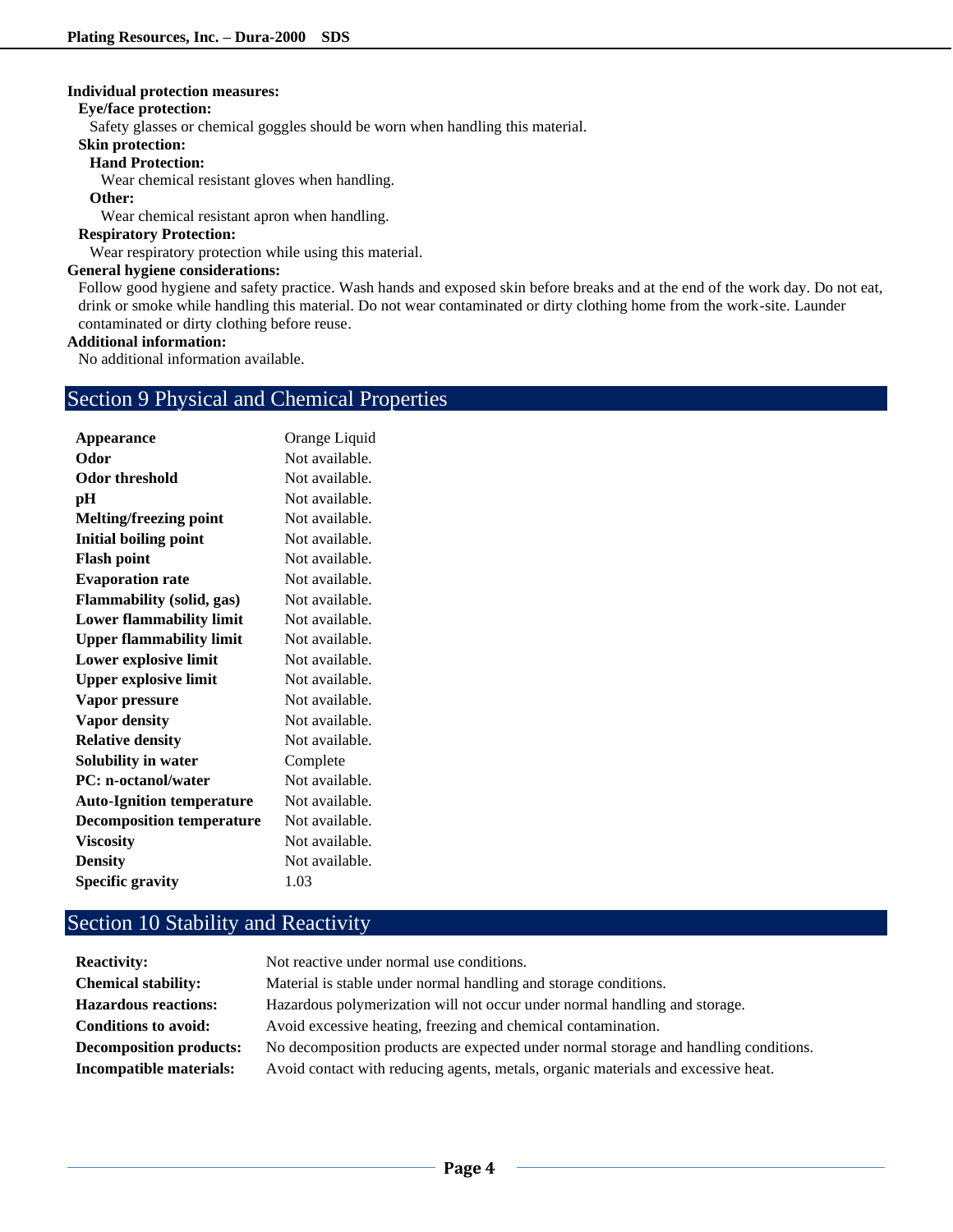## Section 11 Toxicological Information

#### **Information on the likely routes of exposure:**

#### **Inhalation:**

No information available.

#### **Skin Contact:**

This material may be irritating to the skin.

#### **Eye Contact:**

This material may be irritating to the eyes and may cause damage.

#### **Ingestion:**

No information available.

#### **Symptoms related to the physical, chemical and toxicological characteristics:**

No information available.

### **Delayed and chronic effects:**

No information available.

#### **Numerical measures of toxicity:**

| Components                                                                                                                                                                                                                                                                                                                                                                                                                                                                                                                         | Exposure   | Species | Dose                             | <b>Notes</b> |
|------------------------------------------------------------------------------------------------------------------------------------------------------------------------------------------------------------------------------------------------------------------------------------------------------------------------------------------------------------------------------------------------------------------------------------------------------------------------------------------------------------------------------------|------------|---------|----------------------------------|--------------|
| <b>Proprietary Component 2:</b>                                                                                                                                                                                                                                                                                                                                                                                                                                                                                                    |            |         |                                  |              |
| LD50                                                                                                                                                                                                                                                                                                                                                                                                                                                                                                                               | Oral       | Rat     | $50 \frac{\text{mg}}{\text{kg}}$ |              |
| <b>Proprietary Component 1:</b>                                                                                                                                                                                                                                                                                                                                                                                                                                                                                                    |            |         |                                  |              |
| LD50                                                                                                                                                                                                                                                                                                                                                                                                                                                                                                                               | Oral       | Rat     | $430$ mg/kg                      |              |
| LC50                                                                                                                                                                                                                                                                                                                                                                                                                                                                                                                               | Inhalation | Rat     | $1.11 \text{ mg}/1$              | 1 hour       |
| <b>Proprietary Component 3:</b>                                                                                                                                                                                                                                                                                                                                                                                                                                                                                                    |            |         |                                  |              |
| LD50                                                                                                                                                                                                                                                                                                                                                                                                                                                                                                                               | Oral       | Rat     | $3450$ mg/kg                     |              |
| LD50                                                                                                                                                                                                                                                                                                                                                                                                                                                                                                                               | Dermal     | Rabbit  | $>2000$ mg/kg                    |              |
| LDC <sub>0</sub>                                                                                                                                                                                                                                                                                                                                                                                                                                                                                                                   | Inhalation | Rat     | $>2$ mg/l                        | 4 hours      |
| <b>Toxicological effects:</b><br><b>Acute Toxicity:</b><br>Mixture:<br>No information available.<br><b>Skin Corrosion/Irritation:</b><br>Mixture:<br>No information available.<br><b>Serious Eye Damage/Irritation:</b><br>Mixture:<br>No information available.<br><b>Respiratory sensitization:</b><br>Mixture:<br>This material may cause respiratory sensitization.<br><b>Skin sensitization:</b><br>Mixture:<br>No information available.<br>Germ cell mutagenicity:<br>Mixture:<br>This material may be a germ cell mutagen. |            |         |                                  |              |
| <b>Carcinogenicity:</b>                                                                                                                                                                                                                                                                                                                                                                                                                                                                                                            |            |         |                                  |              |
| Mixture:                                                                                                                                                                                                                                                                                                                                                                                                                                                                                                                           |            |         |                                  |              |
| This product is considered to be a potential carcinogen by:                                                                                                                                                                                                                                                                                                                                                                                                                                                                        |            |         |                                  |              |
| NTP: Yes                                                                                                                                                                                                                                                                                                                                                                                                                                                                                                                           |            |         |                                  |              |
| OSHA: No                                                                                                                                                                                                                                                                                                                                                                                                                                                                                                                           |            |         |                                  |              |
| <b>IARC: Yes</b>                                                                                                                                                                                                                                                                                                                                                                                                                                                                                                                   |            |         |                                  |              |
| <b>Reproductive toxicity:</b><br>Mixture:                                                                                                                                                                                                                                                                                                                                                                                                                                                                                          |            |         |                                  |              |
| This product may cause reproductive and developmental effects.                                                                                                                                                                                                                                                                                                                                                                                                                                                                     |            |         |                                  |              |
|                                                                                                                                                                                                                                                                                                                                                                                                                                                                                                                                    |            |         |                                  |              |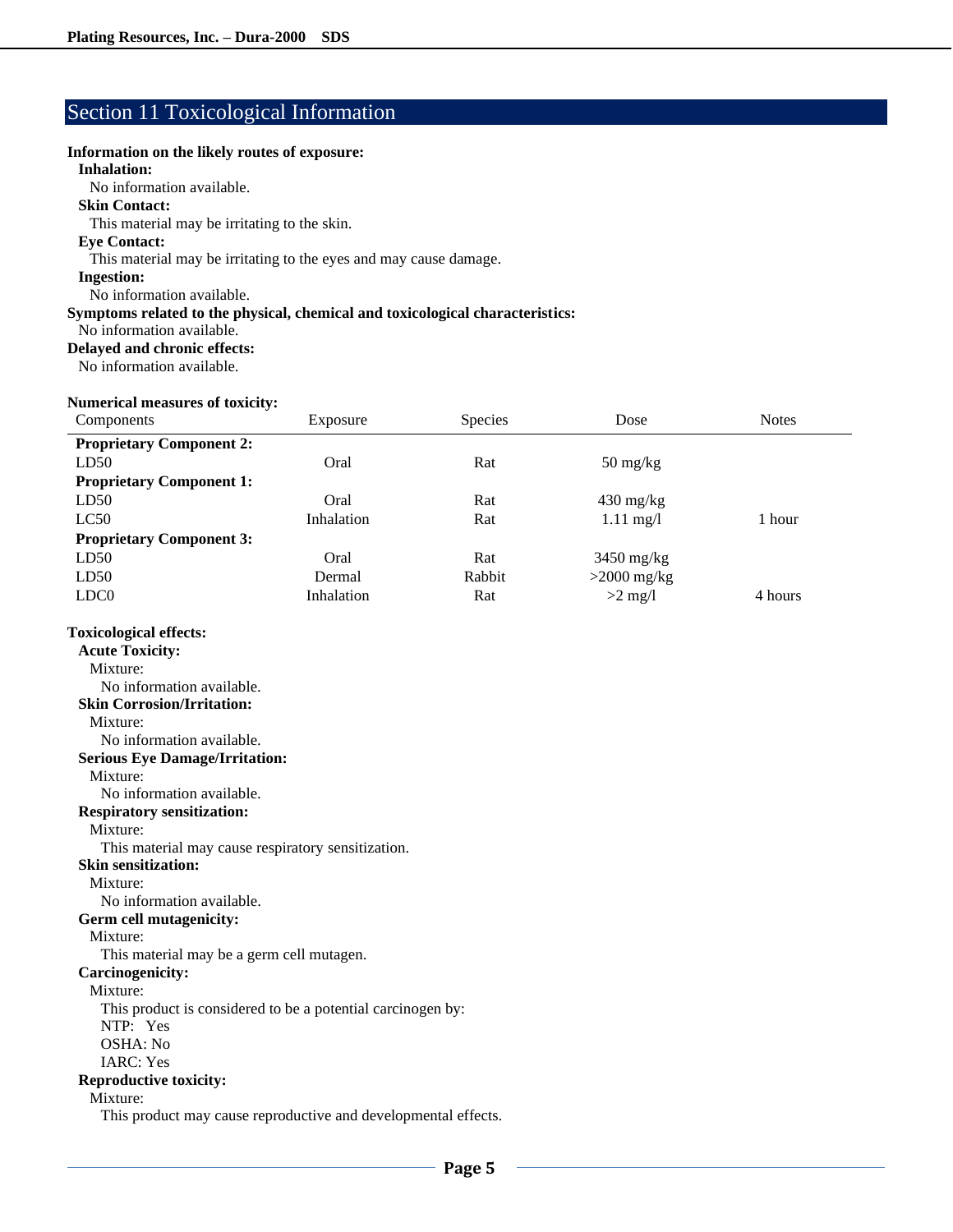#### **STOT-single exposure:**

Mixture:

No information available.

#### **STOT-repeated exposure:**

#### Mixture:

This material may cause damage to organs through prolonged or repeated exposure.

#### **Aspiration hazard:**

Mixture:

This product is not an aspiration hazard.

#### **Additional information:**

None.

### Section 12 Ecological Information

#### **Ecotoxicity:**

No information available.

#### **Numerical measures of ecotoxicity:**

| Numerical measures of ecotoxicity: |             |                       |                    |              |
|------------------------------------|-------------|-----------------------|--------------------|--------------|
| Components                         | Type        | <b>Species</b>        | Dose               | <b>Notes</b> |
| <b>Proprietary Component 2:</b>    |             |                       |                    |              |
| Fish                               | LC50        |                       | No Data Available  |              |
| Invertebrates                      | EC50        |                       | No Data Available  |              |
| Algae                              | <b>EC50</b> |                       | No Data Available  |              |
| <b>Proprietary Component 1:</b>    |             |                       |                    |              |
| Fish                               | LC50        |                       | No Data Available  |              |
| Invertebrates                      | <b>EC50</b> |                       | No Data Available  |              |
| Algae                              | EC50        |                       | No Data Available  |              |
| <b>Proprietary Component 3:</b>    |             |                       |                    |              |
| Fish                               | LC50        | Pimephales Promelas   | $627 \text{ mg}/1$ |              |
| Invertebrates                      | EC50        | Ceriodaphnia Dubia    | $113 \text{ mg/l}$ |              |
| Algae                              | EC50        | Chlorella Pyrenoidosa | $10 \text{ mg}/1$  |              |
|                                    |             |                       |                    |              |

### **Persistence and degradability:**

Mixture: No information available. **Bioaccumulative potential:** Mixture: No information available. **Mobility in soil:** Mixture: No information available. **Other adverse effects:** Mixture: No information available.

# **Additional information:**

No information available.

# Section 13 Disposal Considerations

#### **Disposal instructions:**

Dispose of material in accordance with all federal, state and local regulations.

**Contaminated packaging:**

Triple rinse container and offer for recycling. Dispose of container following all federal, state and local regulations.

#### **Additional Information:**

No additional information available.

# Section 14 Transport Information

**DOT:** Not classified.